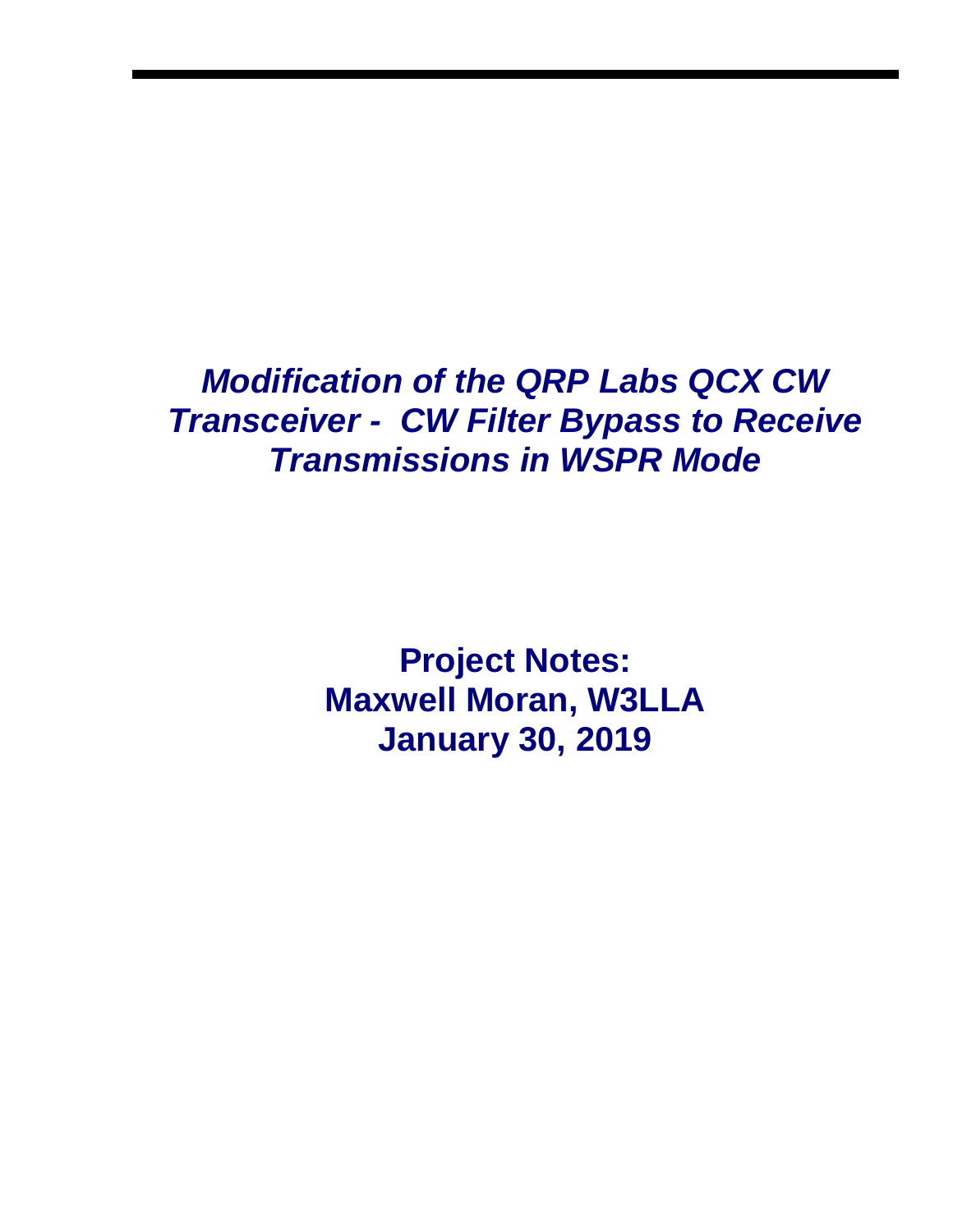# **Table of Contents**

| <b>Sections</b> |                     |                                                                     |   |
|-----------------|---------------------|---------------------------------------------------------------------|---|
| L.              | <b>Abstract</b>     |                                                                     | 4 |
|                 | A                   | Introduction & Motivation                                           | 4 |
|                 |                     | B. Overview of Design Specifics Limiting Receive Capability on WSPR | 4 |
| Ш.              | <b>Modification</b> |                                                                     | 6 |
|                 |                     | A. CW Filter Bypass Modification                                    | 6 |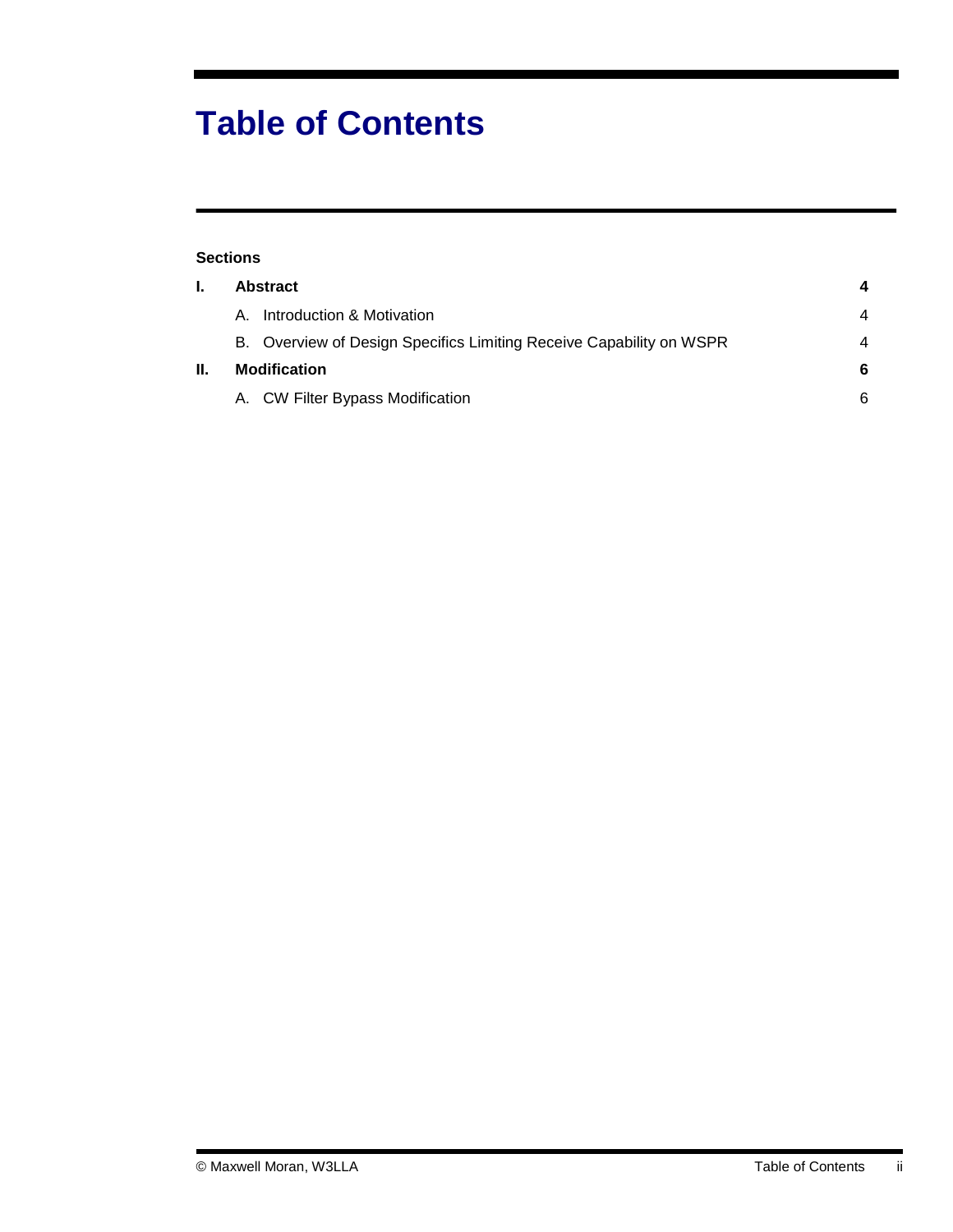# **Table of Contents**

### **List of Figures**

|           | Figure 1: QCX 200Hz CW Filter                                                                            | 5              |
|-----------|----------------------------------------------------------------------------------------------------------|----------------|
| Figure 2: | Audio Frequency range of CW vs WSPR modes                                                                | 5              |
|           | Figure 3: CF Filter Bypass Modification Schematics                                                       | 6              |
|           | Figure 4: CF Filter Bypass Modification Highlighted Components                                           | $\overline{7}$ |
| Figure 5: | R59 with Orientation Changed (left) and jumper attached (right)                                          | 8              |
| Figure 6: | C20 with one end connected to PCB and the wire attached to lead (left) Completed<br>Modification (right) |                |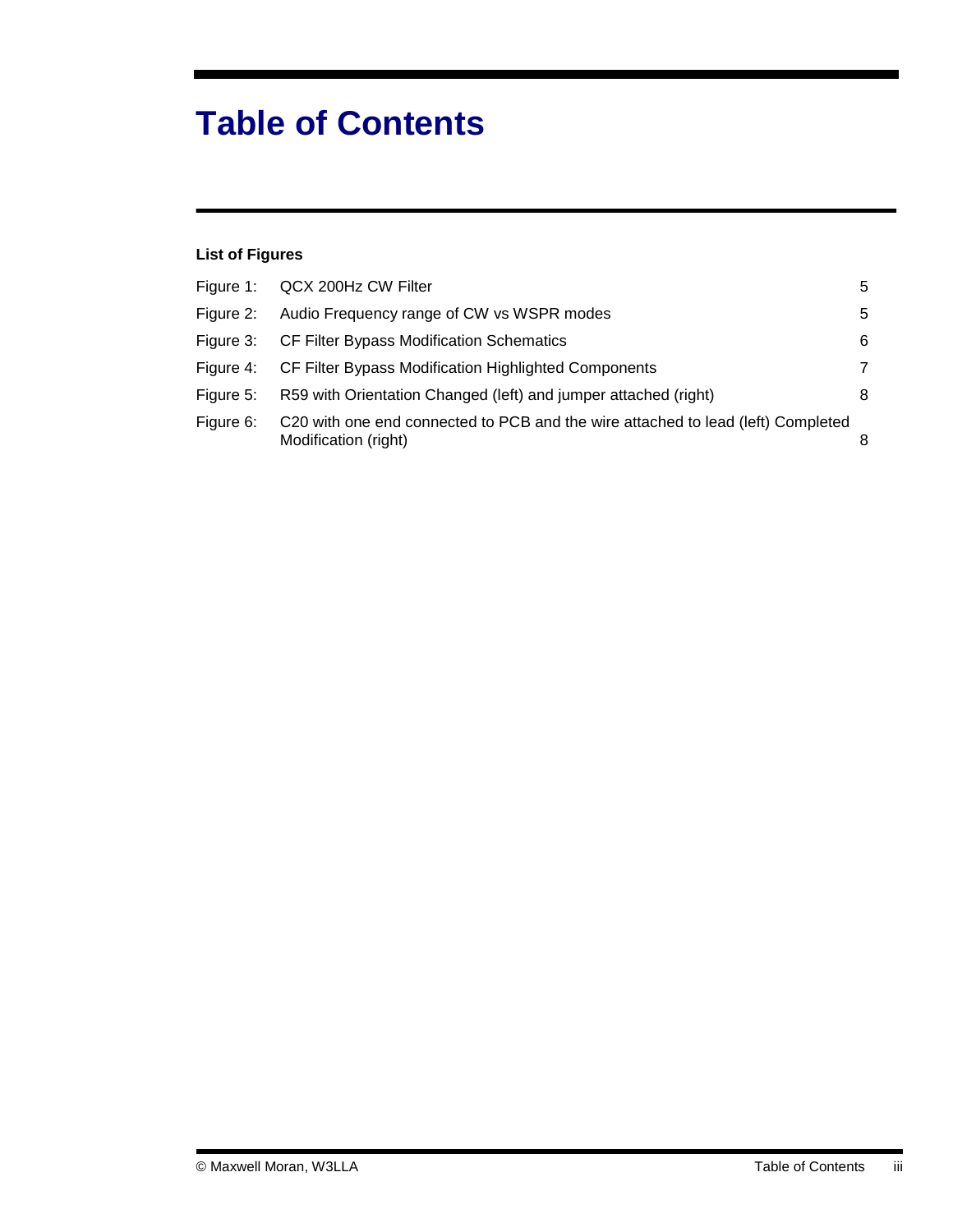## <span id="page-3-0"></span>**I. Abstract**

### <span id="page-3-1"></span>A. Introduction & Motivation

The QRP Labs QCX CW Transceiver (QCX) is an affordable, single-band, 5 watt transceiver kit available for the 17, 20, 30, 40, 60, and 80 meter bands. In its completed state, the QCX is capable of both transmit and receive on CW (Morse code) and it also contains a beacon mode which is capable of supporting both CW and Weak Signal Propagation Reporter (WSPR). Of particular note, the QCX, in its published design, is **only** capable of transmitting on the WSPR network and it is not able to receive on the WSPR mode.

One of the main attractions of the QCX is its affordability and portability. My main motivation for purchasing the QCX was that I wanted to have a dedicated, fully functional Rx/Tx beacon station on WSPR mode for a low price. My goal was to participate fully in the WSPR network as both a transmitter beacon probing propagation paths and band conditions in addition to reporting spots of other radio operator's transmission for automatic upload to the WSPR database via the internet. Observations uploaded to the WSPR database, in addition to benefiting individual operators in their propagation analyses, are used in their aggregate by scientists to better understand the ionosphere and its interaction with other earth and space phenomena.

This Project Note is a summary of the modification I made to the internal circuitry of the QCX transceiver which allowed me to receive in WSPR mode. This modification was made to a completed and working QCX transceiver and involved de-soldering some components which I had previously installed. I would like to acknowledge to N6GN who helped me troubleshoot my QCX kit and who helped me pinpoint and understand the modification described in this project note.

### <span id="page-3-2"></span>B. Overview of Design Specifics Limiting Receive Capability on WSPR

The QCX Transceiver contains a 200Hz audio analogue CW filter. Operating in CW, the CW audio filter is designed to produce a 700Hz signal. As such, the CW Tx/Rx frequency range in the transceiver is a 200Hz band around this reference frequency. This CW filter however is limiting for receiving signals in WSPR mode which covers a frequency range of 200Hz around a center frequency of 1,500Hz.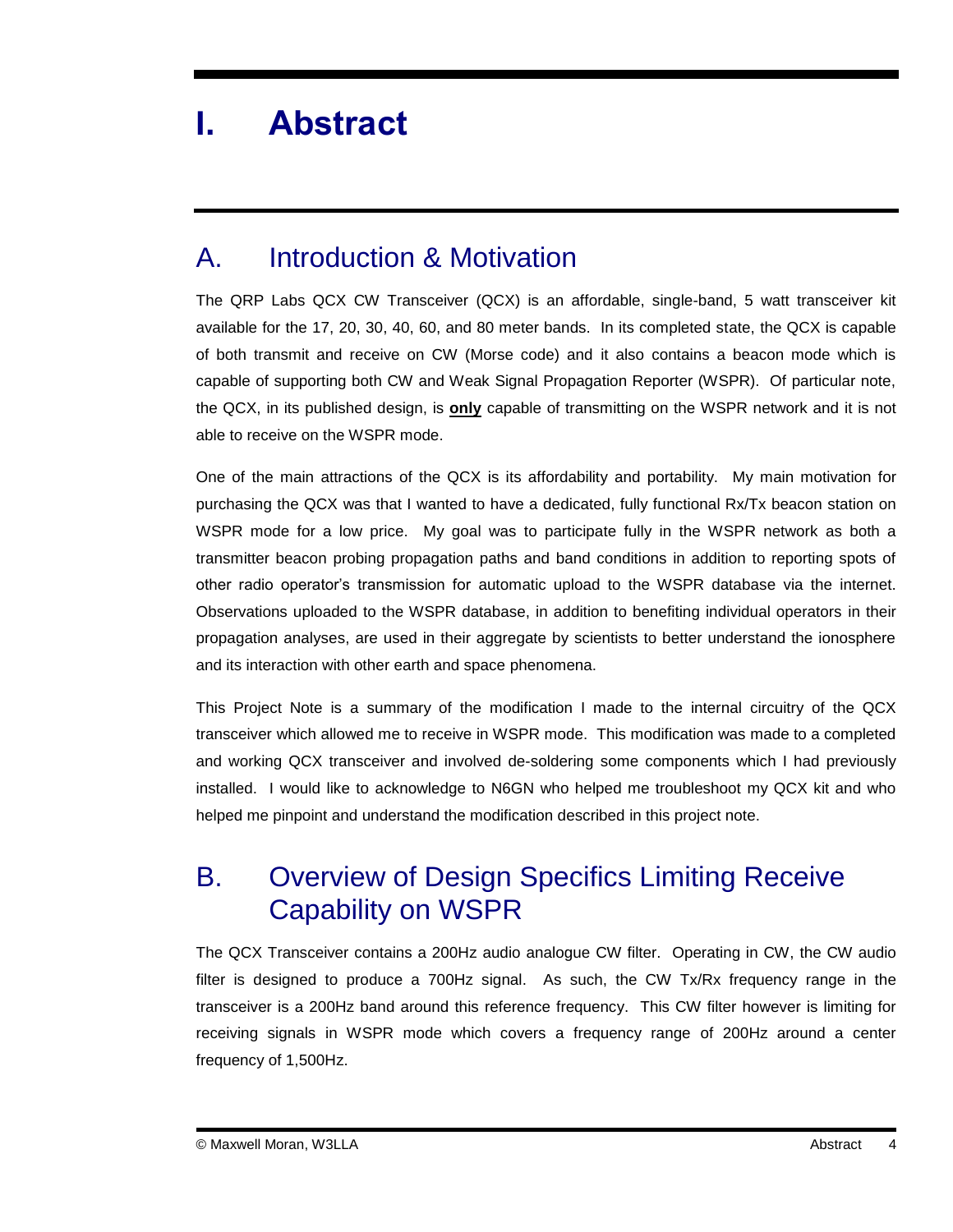#### <span id="page-4-0"></span>**Figure 1: QCX 200Hz CW Filter**



The presence of the above CW filter down-converts the frequency of the incoming signals to produce a tone of 700 Hz (+/- 100Hz), a common range for CW operation. This filter however does not allow for higher frequency tones, like those of WSPR mode at around 1,500Hz.



#### <span id="page-4-1"></span>**Figure 2: Audio Frequency range of CW vs WSPR modes**

The figure above illustrates the limitation that the 200 Hz CW filter poses for WSPR Rx; the designed configuration permits down-converted tone in a range of 600 to 800 Hz but WSPR mode requires a tone at a higher frequency in the range of 1,400 to 1,600 Hz.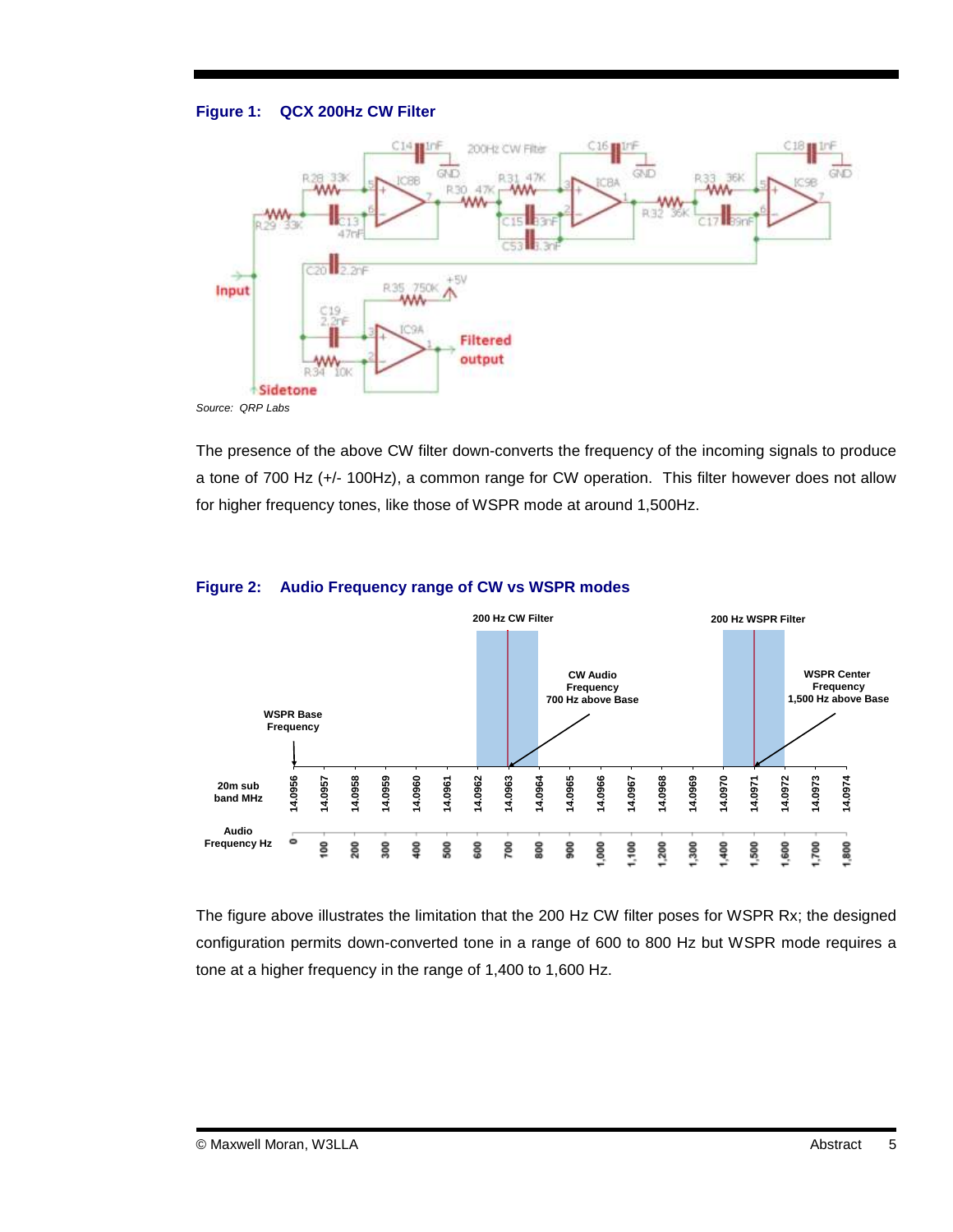## <span id="page-5-0"></span>**II. Modification**

### <span id="page-5-1"></span>A. CW Filter Bypass Modification

The version of the QCX that this modification applies to is the PCB Rev 4 produced in 2018. The bypass of the CW filter and subsequent connections are detailed in the cut-out of the Schematics below.



#### <span id="page-5-2"></span>**Figure 3: CF Filter Bypass Modification Schematics**

*Source: QRP Labs with overlay by Maxwell Moran, W3LLA*

This modification bypasses the filter and reroutes the signal directly to the audio amplifier. The modification requires a break in the connection denoted by the encircled "X" with the addition of a new connection between R59 (2.2nF) and C20 (2.2nF). It should be noted that this modification effectively disables the CW filter for CW receive transmission which will degrade reception. A switch could be added to allow the user to toggle between fully function Rx/Tx CW mode and the now fully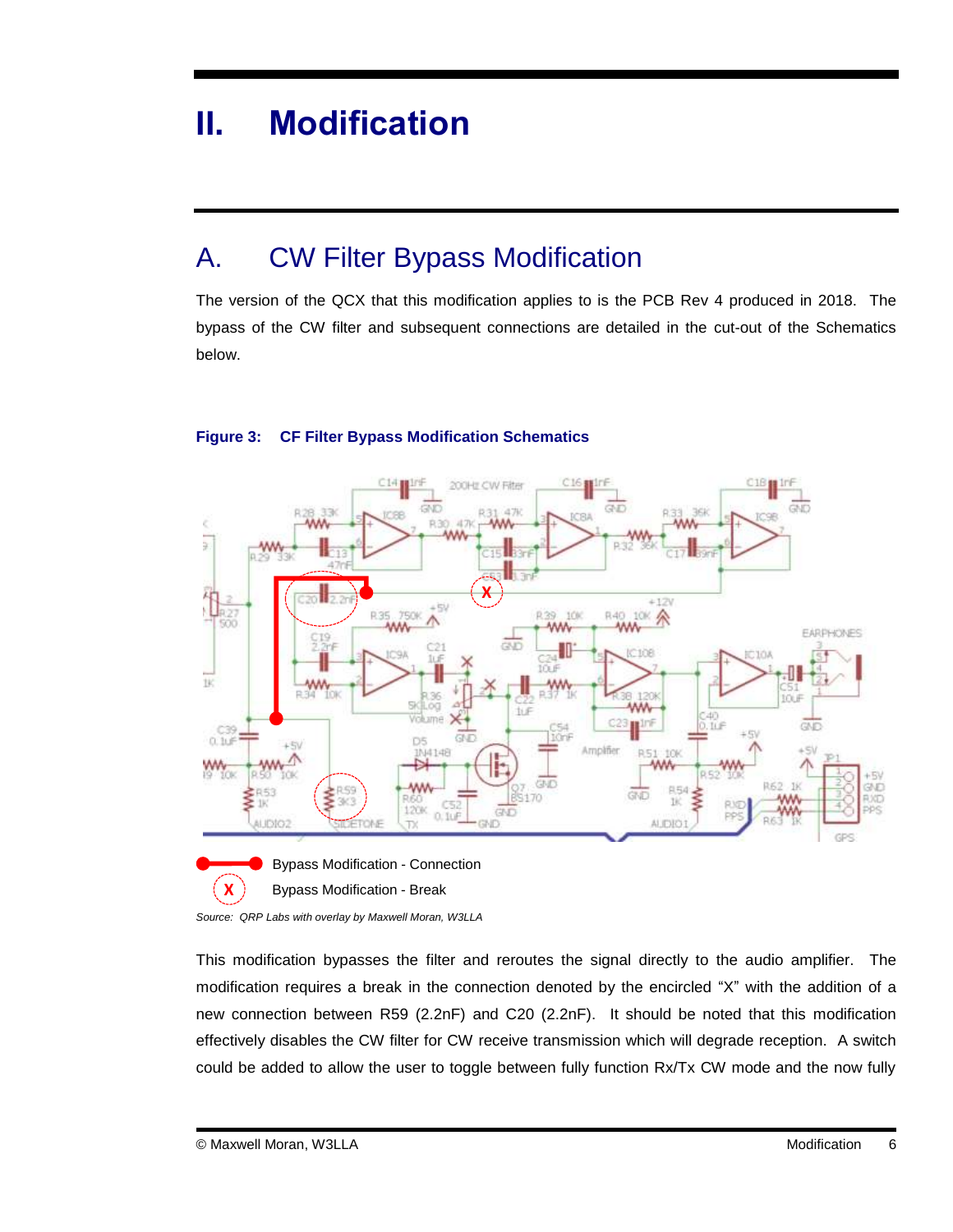functional Rx/Tx WSPR beacon mode. The figure below indicates the relevant components for this modification. R59 is a common node was chosen for its accessibility on the circuit board.



#### <span id="page-6-0"></span>**Figure 4: CF Filter Bypass Modification Highlighted Components**

*Source: QRP Labs with highlights provided by W3LLA*

In order to perform the modification, the following steps should be made:

- 1. Change the orientation of the R59 Resistor by 180 degrees such the vertically positioned body wire end is attached to the PCB from the hole closest to C35 with the long wire folded over and inserted into the hole closest to C13. You will be connecting the folded over wire lead to a wire and this orientation allows you to access the hole without interference from the resistor body.
- 2. Remove the right most wire from C20 from its hole entirely. This hole is the one closest to C20. This wire will not be inserted back into the hole while the left wire will remain in its position.
- 3. Connect the loose right end wire from C20 to one end of a jumper wire (approx. 2 inches long).
- 4. Connect the other end of the jumper wire to the hole shared by the R59 long wire (e.g. the R59 hole closest to C13)